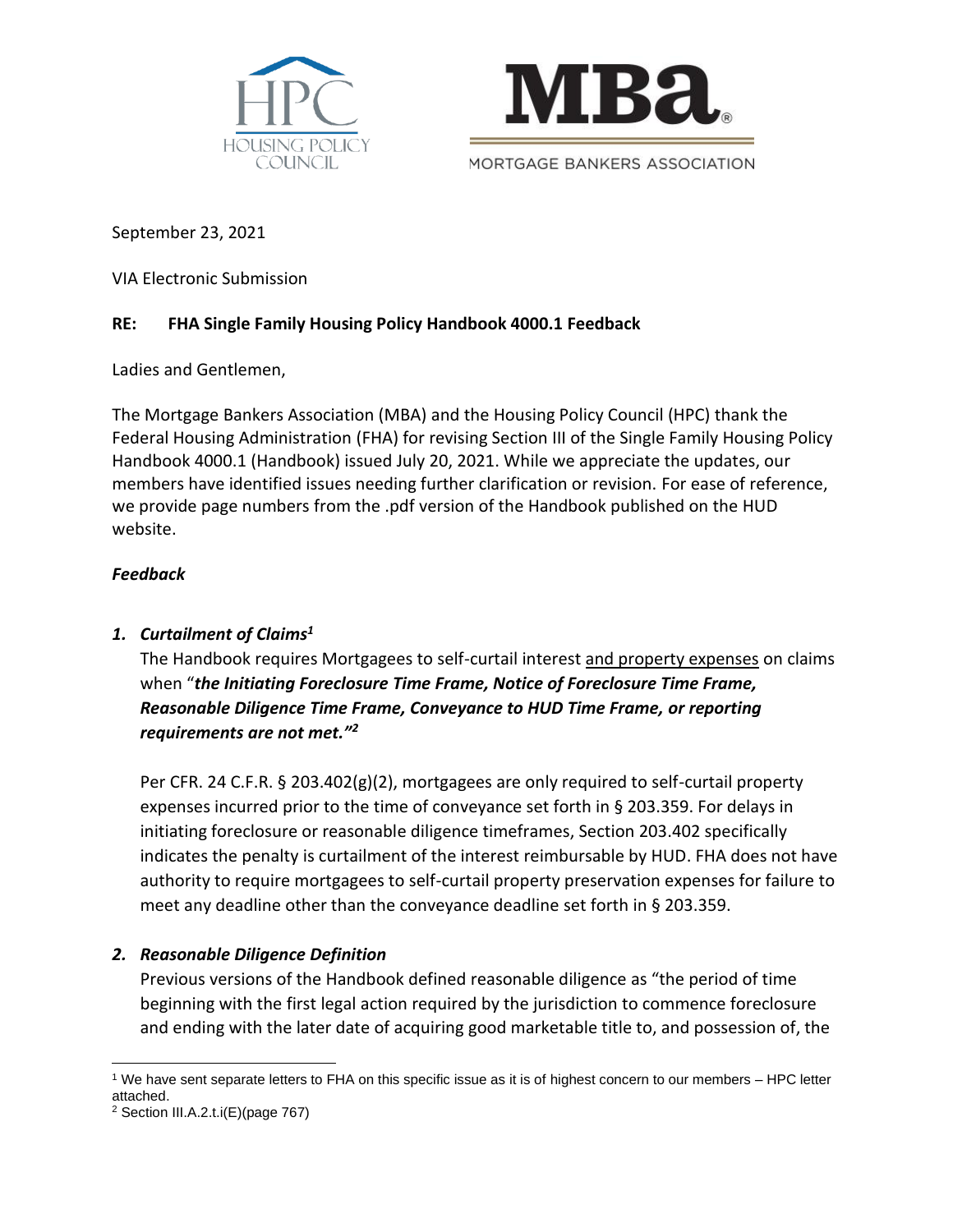Property."<sup>3</sup> The updated Handbook revises the reasonable diligence timeframe definition to "the time period beginning at the earlier of the date the first legal action *should have been filed* in accordance with HUD time frames or the date the actual first legal action required by the jurisdiction to commence foreclosure was taken and ending with the later date of acquiring good marketable title to, and possession of, the Property."<sup>4</sup>

This revised definition reduces allowable foreclosure timeframes and increases servicer curtailments. However, as highlighted in HPC's June letter on this topic (see Attachment A), HPC and MBA members recommend that HUD continue to use the previous definition tying the reasonable diligence time frame to the date on which a servicer takes the first legal action to commence foreclosure. This would give the servicer the total amount of time on a jurisdiction-by-jurisdiction basis to complete the foreclosure process in a reasonably diligent way pursuant to the foreclosure process time frames set forth in Appendix 5.0.

#### *3. Vacancy Determination*

The revised Handbook provides three scenarios in which a servicer can determine the vacancy date of a property including: a) if done on schedule, the date of inspection; b) if not done on the prescribed schedule, the date the inspection should have been completed; and c) the date the property becomes vacant if the servicer had knowledge of the vacancy prior to the inspection.

Our members have raised particular concern with the third option due to the inability to truly confirm that the property is vacant prior to the inspection date, even if the borrower(s) has stated that the property is vacant. Moreover, by basing the foreclosure timeframe and property preservation obligations on an unconfirmed vacancy date, servicers run the risk of unfair interest curtailments and/or property expense curtailments.

Furthermore, our members have also highlighted a conflict with the timing of required initial occupancy inspections. The Collection Communication Timeline Chart<sup>5</sup> indicates that at day 45 of delinquency, if unable to reach the Borrower(s), a mortgagee must perform an occupancy inspection. However, the Occupancy Inspection Section<sup>6</sup> indicates that if unable to reach the borrower(s), the mortgagee must complete the initial occupancy inspection no later than the 60<sup>th</sup> day of delinquency. Completing inspections by day 45 instead of day 60 would result in unnecessary inspections and result in increased costs to the borrower and HUD. We request HUD revert to the previous timeframe, to permit servicers to complete vacancy inspections by the  $60<sup>th</sup>$  day.

<sup>3</sup> Handbook effective 03/14/2016, last updated 10/24/2019, Section III.A.2.r.ii.(E)(1)(page 739)

<sup>4</sup> Section III.A.2.t.ii(E)(1)(page 772)

<sup>5</sup> Section III.A.2h.iii.(B)(page 661).

<sup>6</sup> Section III.A.2.xi.(B)(1)(page 667)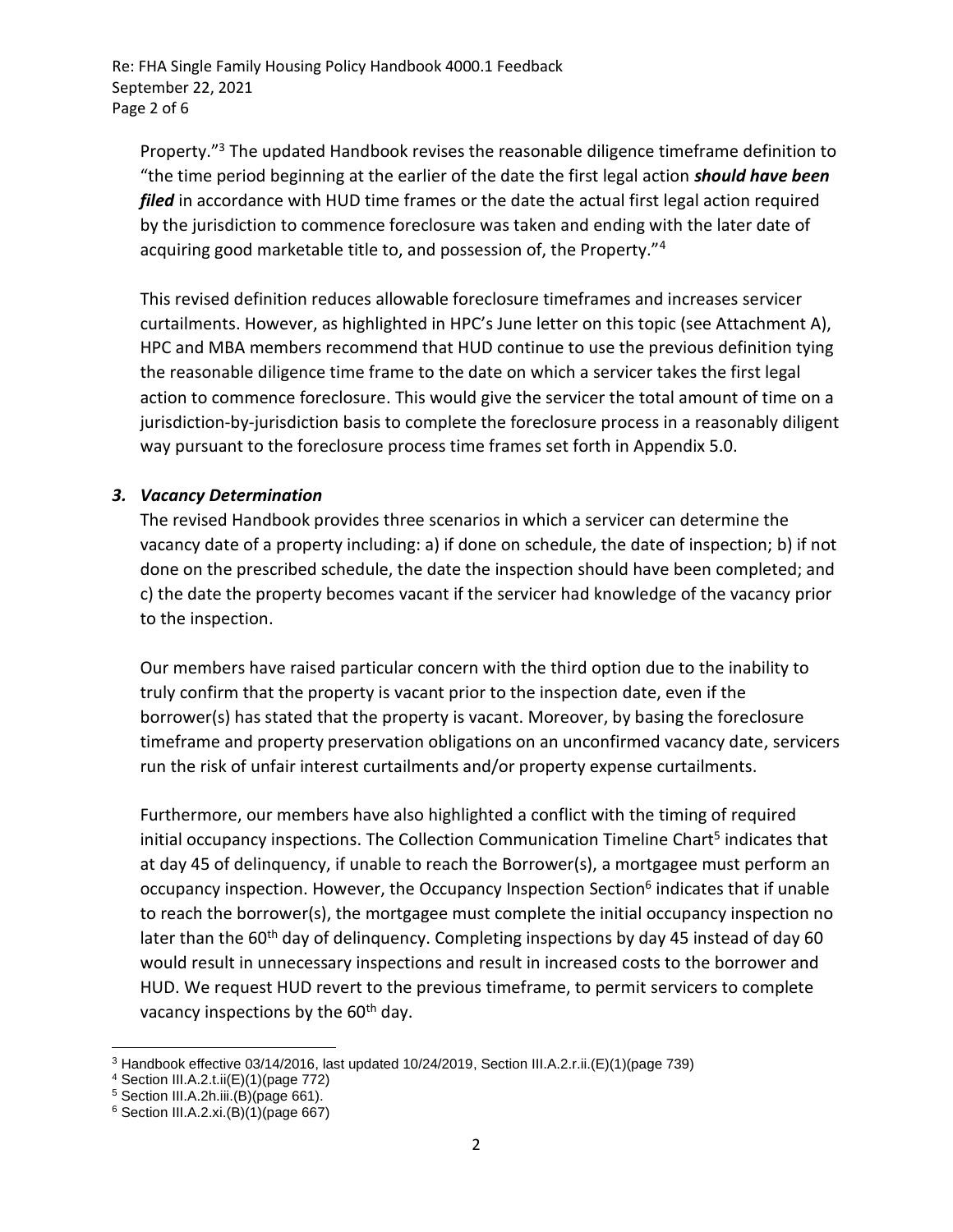| Day | Mortgagee Action                                                                                                                                       |  |
|-----|--------------------------------------------------------------------------------------------------------------------------------------------------------|--|
| 45  | The Mortgagee should begin analysis to<br>identify appropriate Loss Mitigation<br>Options, if any.                                                     |  |
|     | If unable to reach the Borrower(s), the<br>Mortgagee must perform an Occupancy<br>Inspection no later than the 60 <sup>th</sup> day of<br>delinquency. |  |

We request HUD revise the Collection Communication Timeline Chart as follows:

Finally, as currently written, it is unclear if mortgagees are to either continue or restart the 25-35 Day inspection cycle after the Initial Occupancy Inspection.<sup>7</sup> Our members request HUD provide clarification on whether it expects a Mortgagee to continue the 25-35 Day inspection time frame from the date of the Occupancy Inspection completed prior to the First Time Vacancy Property Inspection or restart the time frame from the FTV Property Inspection, regardless of when the last Occupancy Inspection was completed.

# *4. FHA Home Affordable Modification Program (HAMP)*

• The revised Handbook permits escrow shortages to be capitalized into the FHA HAMP Standalone Loan Modification<sup>8</sup>, a Standalone Partial Claim<sup>9</sup>, and the Combination Loan Modification and Partial Claim. <sup>10</sup> These sections provide that a mortgagee "may" capitalize the projected escrow shortage amounts, however, language in subsequent sections indicate that capitalization of escrow shortages is required:

> "Mortgagees *must* perform a retroactive escrow analysis to ensure that the delinquent payments to be capitalized reflect the actual escrow funds required for those months and adequate funds to pay escrow bills when due to avoid a future escrow shortage without creating a surplus."<sup>11</sup>

We request FHA revise these latter sections by replacing "must" with "may" to align with the language in the previous sections.

• With respect to Mortgagee status for FHA HAMP, the Handbook states:

<sup>7</sup> Section III.A.2.h.xiv.B.2 (page 667-668)

<sup>8</sup> Section III.A.2.v.(C)(1)(page 693)

 $9$  Section III.A.2. $v(C)(2)$ (page 693)

<sup>10</sup>Section III.A.2.v(C)(3)(page 694)

<sup>11</sup> See Section III.A.2.v.(D)(1)(page 695) and Section III.A.2.v.(F)(page 696)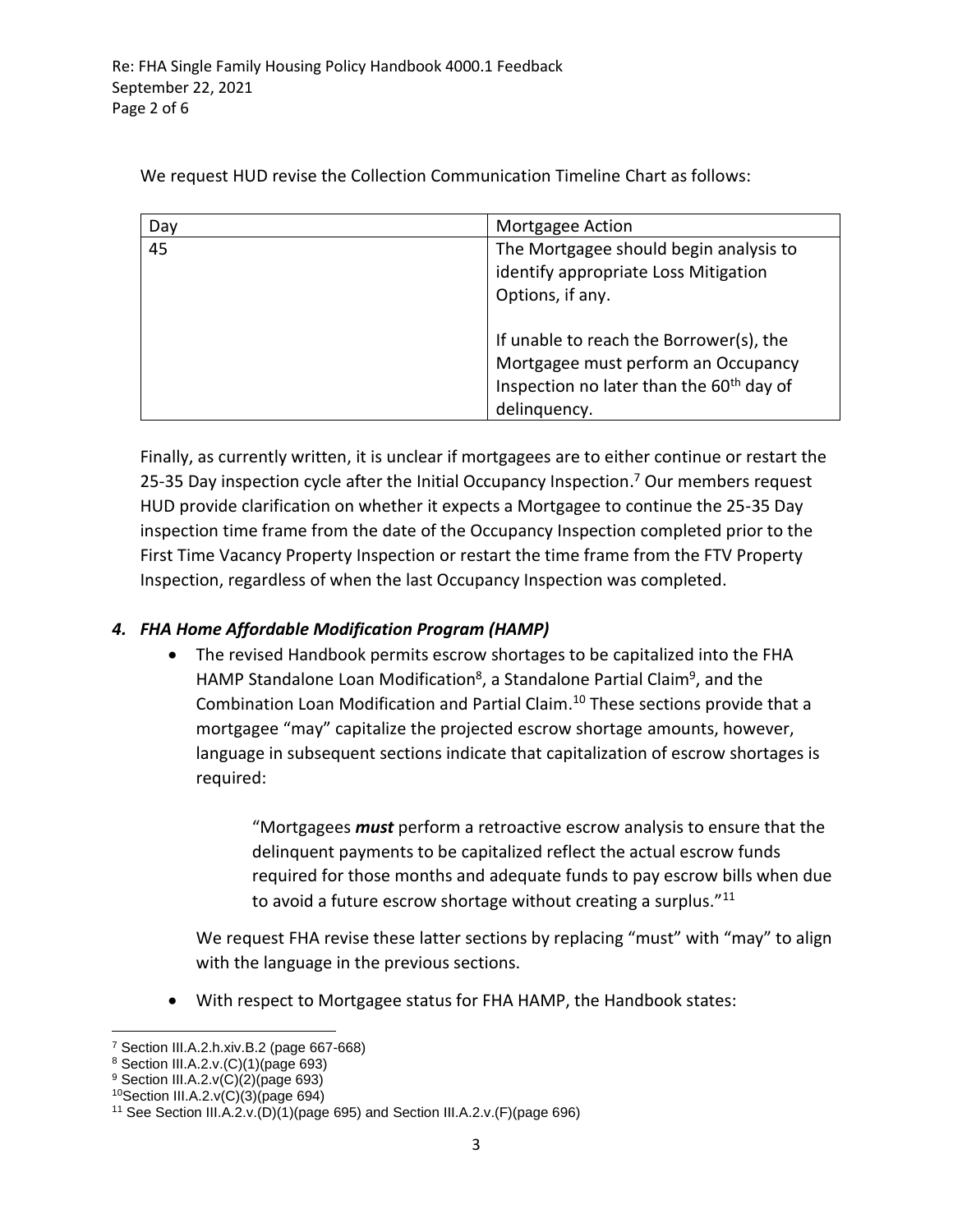> "The Mortgage must be in Default or Imminent Default. The Mortgagee must ensure that the Mortgage meets the following eligibility criteria for an FHA HAMP:

- Default is due to a verified loss of income or increase in living expenses;
- the Mortgage must not be in foreclosure at the time the permanent FHA HAMP documents are executed; and
- three or more full monthly payments are due and unpaid (i.e., 61 Days or more past due) when the FHA HAMP documents are executed." 12

The requirement that the loan be due for three or more payments when FHA HAMP documents are executed is 1) inconsistent with borrowers facing imminent default being eligible for this program, and 2) virtually impossible given the requirement to advance funds held in suspense once they are sufficient to cover the contractual monthly payment amount. We request FHA delete the third bullet.

• The Handbook excludes borrowers with unresolved delinquent federal debt from eligibility to participate in the FHA HAMP program.<sup>13</sup> This goes against the purpose of loss mitigation. Borrowers who hold federal debt are those likely to be in need of multiple loss mitigation options. This requirement could also have negative impacts on the FHA fund if liquidation options or foreclosure must be pursued as a result of FHA HAMP denials for this reason. We request FHA delete this requirement as follows:

"To be eligible to participate in HUD's Loss Mitigation Program, the Borrower:

- may not own other real estate subject to FHA insurance, except within the stated exceptions;
- has not been the Borrower, except through inheritance or as a co-signer only, on prior loans on which an FHA claim has been paid within the past three years; and
- for purposes of FHA-HAMP:
	- o may not be debarred, suspended or subject to a HUD Limited Denial of Participation (LDP) as determined in accordance with Excluded Parties requirements;"

<sup>12</sup> Section III.A.2.v.(B)(1)(page 691)

<sup>13</sup> Section III.A.2.j.ii(B)(1)(page 682)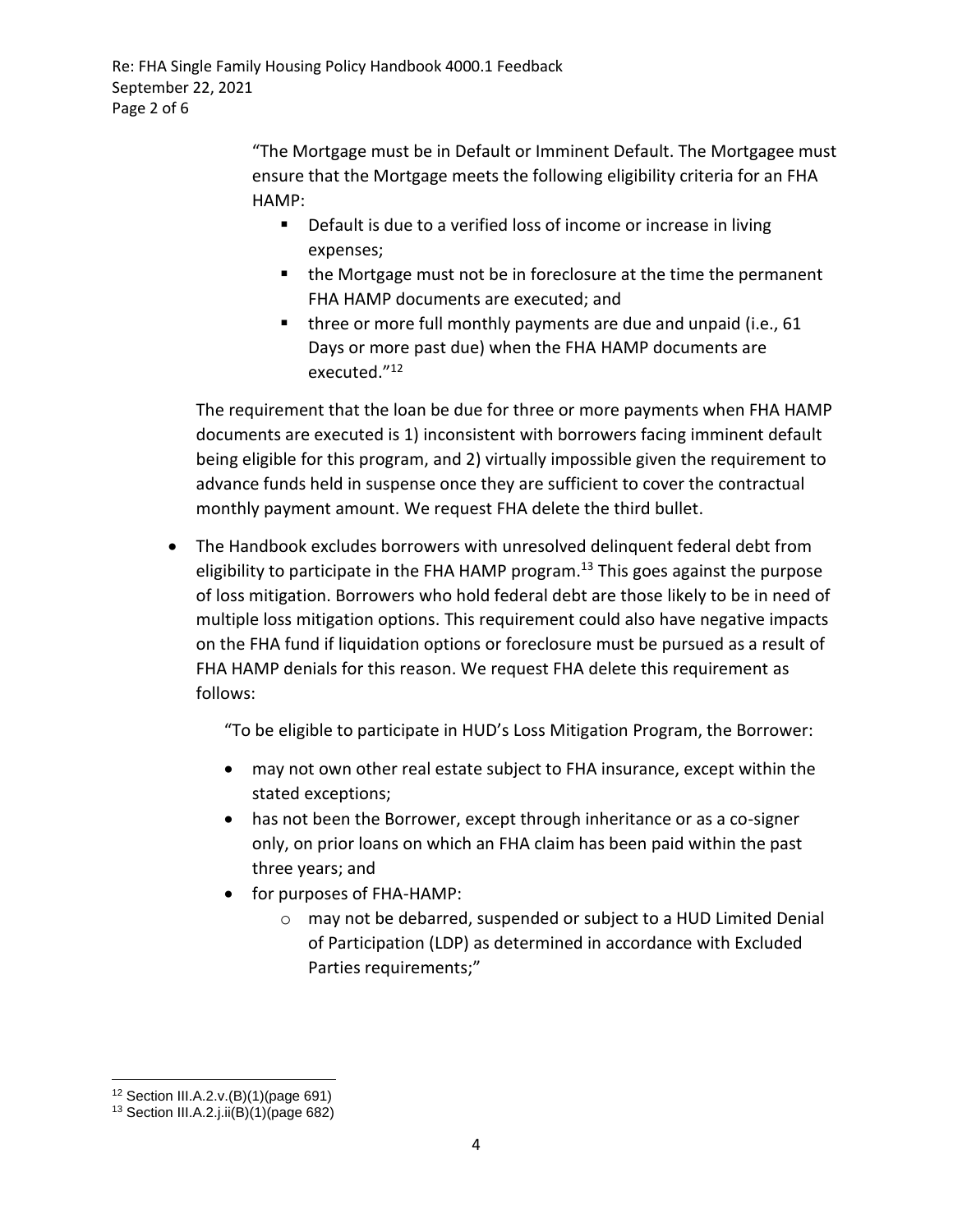#### *5. Loss Mitigation*

The Handbook provides for automatic extensions to the relevant timelines for failure of an SFB-Unemployment plan or failure of trial payment plan.<sup>14</sup> The only situation in which an automatic extension is not available after borrower fails a loss mitigation option is with Repayment Plans.

However, the Handbook requires a mortgagee to manually request an extension in situations in which state law requires cancellation of a foreclosure action:

If state law requires the Mortgagee to cancel a foreclosure action and then requires the Mortgagee to re-initiate the action at a later date, if needed, the Mortgagee must request an approval from the NSC via EVARS for an extension of time to the first legal action deadline prior to approving the Borrower for loss mitigation.<sup>15</sup>

With respect to Special Forbearance (SFB)-Unemployment Agreements:

If state law requires the Mortgagee to cancel a foreclosure action and then requires the Mortgagee to re-initiate the action at a later date, if needed, the Mortgagee must request an approval from the NSC via EVARS for an extension of time to the first legal action deadline prior to approving the Borrower for SFB-Unemployment Agreement page 688 iv(C)(4)(a)

It is our understanding that, with the exception of failure of repayment plans, the automatic extension would cover failure of a loss mitigation option after cancelation of foreclosure per state law and that a manual extension would only be necessary if a borrower failed a repayment plan. We request revising the Handbook to make this clear.

Additionally, previous Handbooks defined escalated cases as "*written* Borrower inquiries and complaints requiring additional Mortgagee review because they include allegations of:

- improper analysis of Borrower information or denials of Loss Mitigation Options;
- foreclosures initiated or continued in violation of HUD's policy; or
- other violation of HUD Collections and Loss Mitigation policies."<sup>16</sup>

The updated handbook removes the word *written* when reviewing escalated cases. <sup>17</sup> Is it HUD's intent for all escalated cases, including verbally escalated cases, to require a written response? In a situation where an escalation was received verbally, a mortgagee should not

<sup>14</sup> Se[e https://www.hud.gov/sites/documents/AUTOEXTENS.PDF](https://www.hud.gov/sites/documents/AUTOEXTENS.PDF)

<sup>15</sup> Section III.A.2.t.Ii.(C)(2)(page 772)

<sup>16</sup> Handbook effective 03/14/2016, last updated 10/24/2019; 4000.III.A.2.i.xi(A)(page 664)

<sup>&</sup>lt;sup>17</sup> Section III.A.2.i.  $xi(A)(page 678)$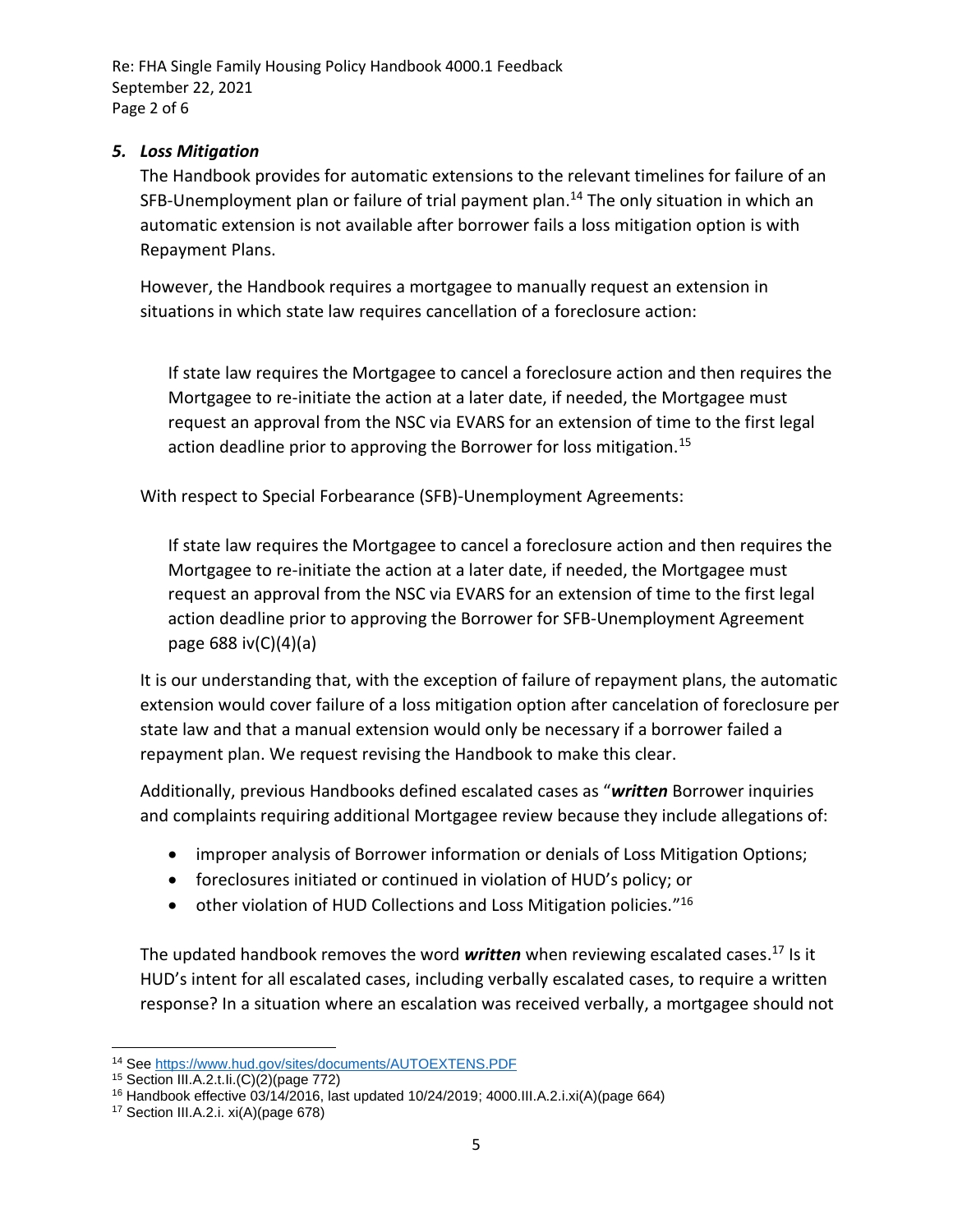be required to respond with a written response if the escalation was resolved verbally. We request FHA reinsert "written" into this section.

### *6. Property Preservation Allowances*

Our members would like additional clarification regarding maximum cost limits (Max Cap) for property preservation allowances. The revised Handbook excludes expense for debris removal, grass cutting, boarding, inspections, securing swimming pools, sump pumps, demolition, vacant property registration fees, and utilities.<sup>18</sup> In a scenario where these expenses were incurred prior to April 19, 2021, would the mortgagee be required to deduct those expenses? Furthermore, if the Max Cap has been reached but additional expenses are required to be completed and can be within the line-item allowance, is an over-allowance request required?

Additionally, we request HUD include the removal of vehicles, boats, and or trailers as removal of debris, in addition to the securing of spas and hot tubs from the Max Cap. Our members also request HUD provide clarification on the applicability of the exclusions to the Max Cap. We recommend HUD expand the chart that details requirements for overallowance requests found on page 756 as follows:

| Claimed<br><b>Property</b><br>Preservation<br>Expenses are: | And the Cost of a<br>Line-Item<br><b>Single</b><br><b>Expense is:</b> | Need<br>Over-<br>allowable<br><b>Approval?</b> |
|-------------------------------------------------------------|-----------------------------------------------------------------------|------------------------------------------------|
| \$5,000* or less                                            | Greater than<br>Appendix 7.0.A                                        | Yes                                            |
| \$5,000* or less                                            | Less than Appendix<br>7.0.A                                           | No                                             |
| than<br>Greater<br>\$5,000*                                 | Greater than<br>Appendix 7.0.A                                        | Yes                                            |
| than<br>Greater<br>\$5,000*                                 | Less than Appendix<br>7.0.A and is not an<br><b>Excluded Expense</b>  | Yes                                            |
| than<br>Greater<br>\$5,000*                                 | Less than Appendix<br>7.0.A and is an<br><b>Excluded Expense</b>      | No                                             |

<sup>18</sup> Section III.A.2.v.iii(B)(5)(b)(page 785)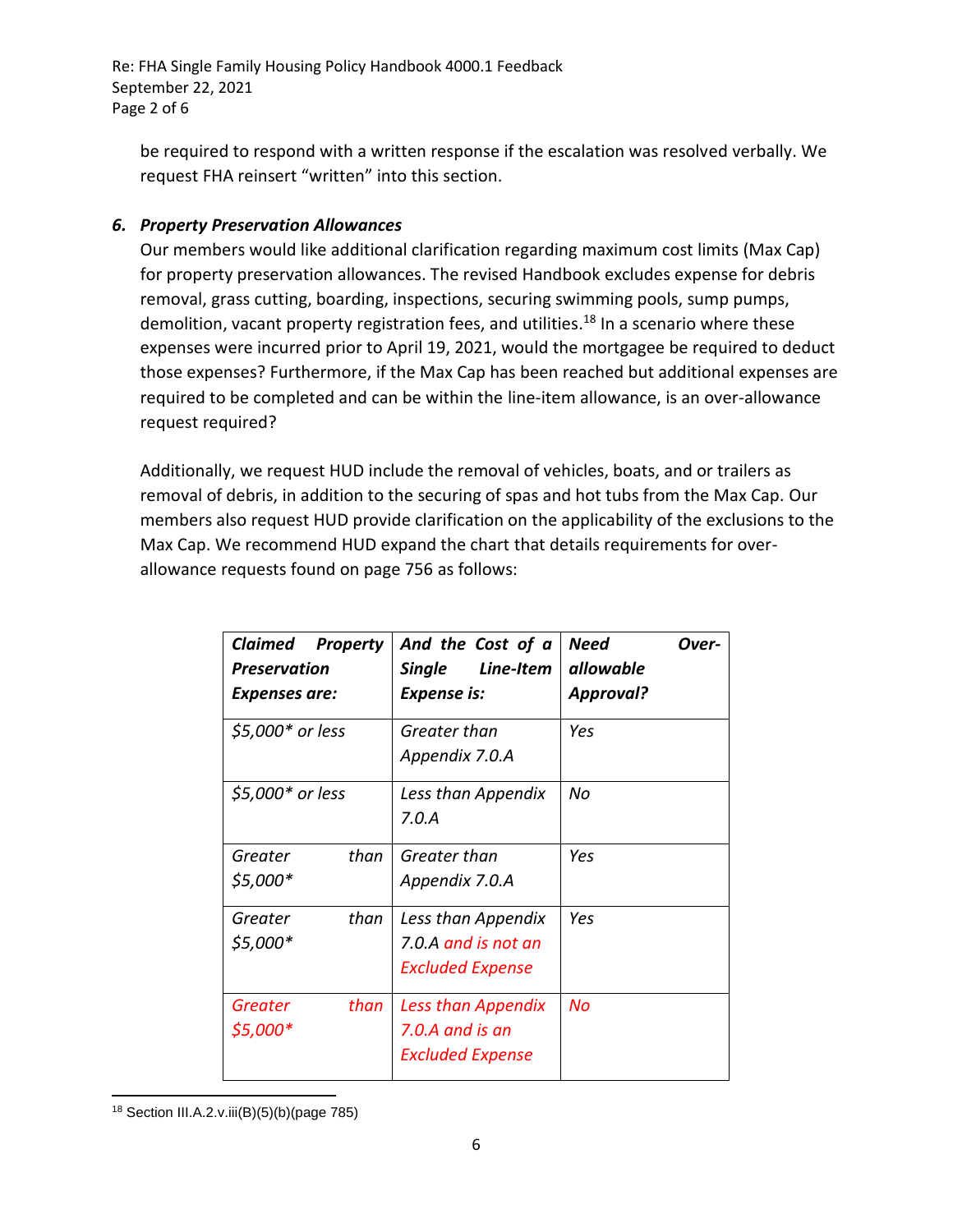#### *7. Attorney's Fees*

The Handbook does not provide clear applicability of the updated allowance for attorney fees for foreclosure or bankruptcy.

Handbook section 4000.1.III.A.2.t.ii.(F)(1) (Definition of Allowable Foreclosure Attorney Fees and Fees Associated with Bankruptcy Clearance, Possessory Actions and Completion of DIL, page 762) does not provide clear guidance on whether the updated fee allowances apply to new foreclosure referrals and bankruptcy filings; fees incurred after April 19, 2021; or fees previously incurred where a claim to HUD is filed after April 19, 2021. Given that the updated Handbook supersedes<sup>19</sup> all prior HUD fee schedules, leaving only the fee schedule in the current Handbook, it seems reasonable that the fees in the current Handbook should apply to all loans where the claim is filed after April 19, 2021.

Additionally, there has been significant confusion regarding the applicability of the increased fees to HUD-insured HECM mortgages given that Handbook section 4000.1.III.A.2.t.ii.(F) resides in the "Forward Mortgages" section of the Handbook. Because, as we noted above, the current Handbook has superseded all prior HUD Mortgagee Letters (specifically ML 2015-24 and ML 2016-03) it appears that the fees in the current Handbook should apply equally to HECM mortgages.

Our members request HUD provide clarification of when a mortgagee may apply the new allowances to past or future incurred foreclosure or bankruptcy attorney fees, as well as HUD's intent regarding the applicability of the allowance of bankruptcy attorney fees when foreclosure has not been initiated. Additionally, MBA and HPC members request HUD provide confirmation that the new fee schedule applies to HUD-insured HECM mortgages as well, such authoritative clarification is requested in the form of a Mortgagee Letter, Handbook Update, or other official HUD publication that will be applicable and enforceable as of April 19, 2021, and accepted by all departments of HUD (including but not limited to NSC, Claims, and Audit).

# *8. Extension of the First Legal and Reasonable Diligence Deadline Dates for Vacant Properties.*

Over the course of the COVID-19 Pandemic, HUD has allowed Borrowers with vacant properties to request COVID-19 Forbearance and has allowed participation in COVID-19 Loss Mitigation Options but has excluded those Borrowers from first legal and reasonable diligence extensions provided to Borrowers with occupied properties.

<sup>&</sup>lt;sup>19</sup> [https://www.hud.gov/program\\_offices/administration/hudclips/sfhsuperseded](https://www.hud.gov/program_offices/administration/hudclips/sfhsuperseded)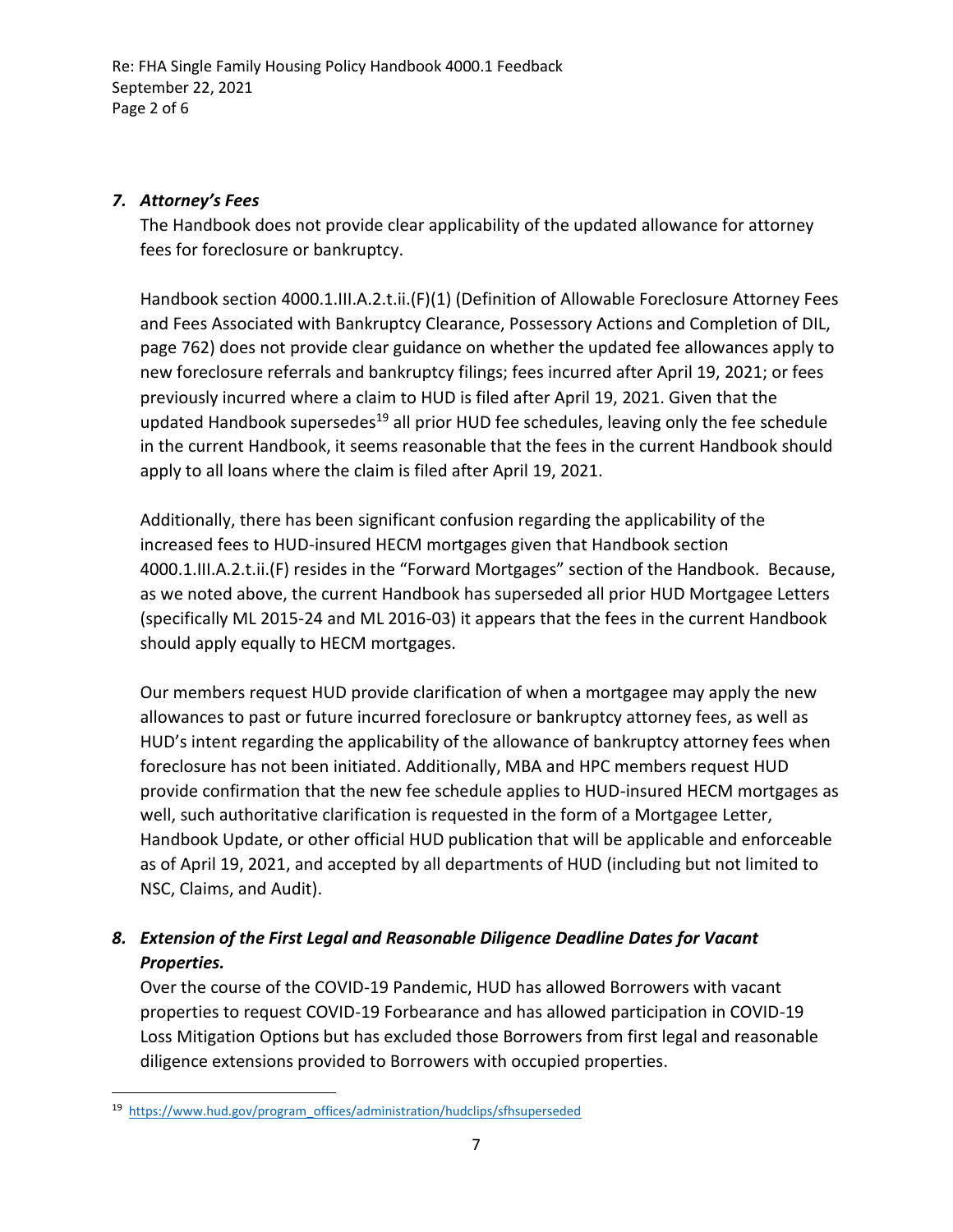In multiple resources, including the revised Handbook<sup>20</sup>, mortgagee letters<sup>21</sup>, and HUD Knowledge Base articles<sup>22</sup>, HUD has allowed a 180 Day extension of deadlines for first legal action and Reasonable Diligence Time Frames from the date of the expiration of the foreclosure and eviction moratorium, as well as the requirement Mortgagees complete a Loss Mitigation Option for Borrowers who were on a COVID-19 Forbearance no later than 120 Days from the date of the end of the forbearance. Both extensions exclude vacant and abandoned properties.

Because vacant or abandoned Properties are excluded from the provided extensions, Mortgagees must adhere to standard time frame deadlines. Where HUD has provided 120 Days for Mortgagees to review for and complete a COVID-19 Loss Mitigation Option, Mortgagees are unable to utilize the entire 120 Day period if the Property is vacant.

Our members propose the following language updates to Handbook section 4000.1.III.A.2.o.vii (Extension of First Legal Deadline Date, Page 741) to provide equitable extensions to engaged Borrowers who participated in a COVID-19 Forbearance and/or request a COVID-19 Loss:

*Deadlines for the first legal action and Reasonable Diligence Time Frame are extended to:*

- *180 Days from the date of expiration of the foreclosure and eviction moratorium for FHA-insured Single-Family Mortgages, including FHAinsured Mortgages secured by vacant or abandoned properties for which the Borrower participated in a COVID-19 Forbearance, but excluding FHA-insured Mortgages secured by vacant or abandoned Properties for which the Borrower did not participated in a COVID-19 Forbearance;*
- *180 Days from the earlier of the date of completion or expiration of the COVID-19 Forbearance period if the Borrower participated in a COVID-19 Forbearance; or*
- *120 Days from the date of the Borrower's request for loss mitigation assistance if the Borrower did not participate in a COVID-19 Forbearance and the Property is vacant or abandoned.*

<sup>20</sup> Section III.A.2.o.vii

<sup>21</sup> ML 2021-05

<sup>22</sup> KA-05565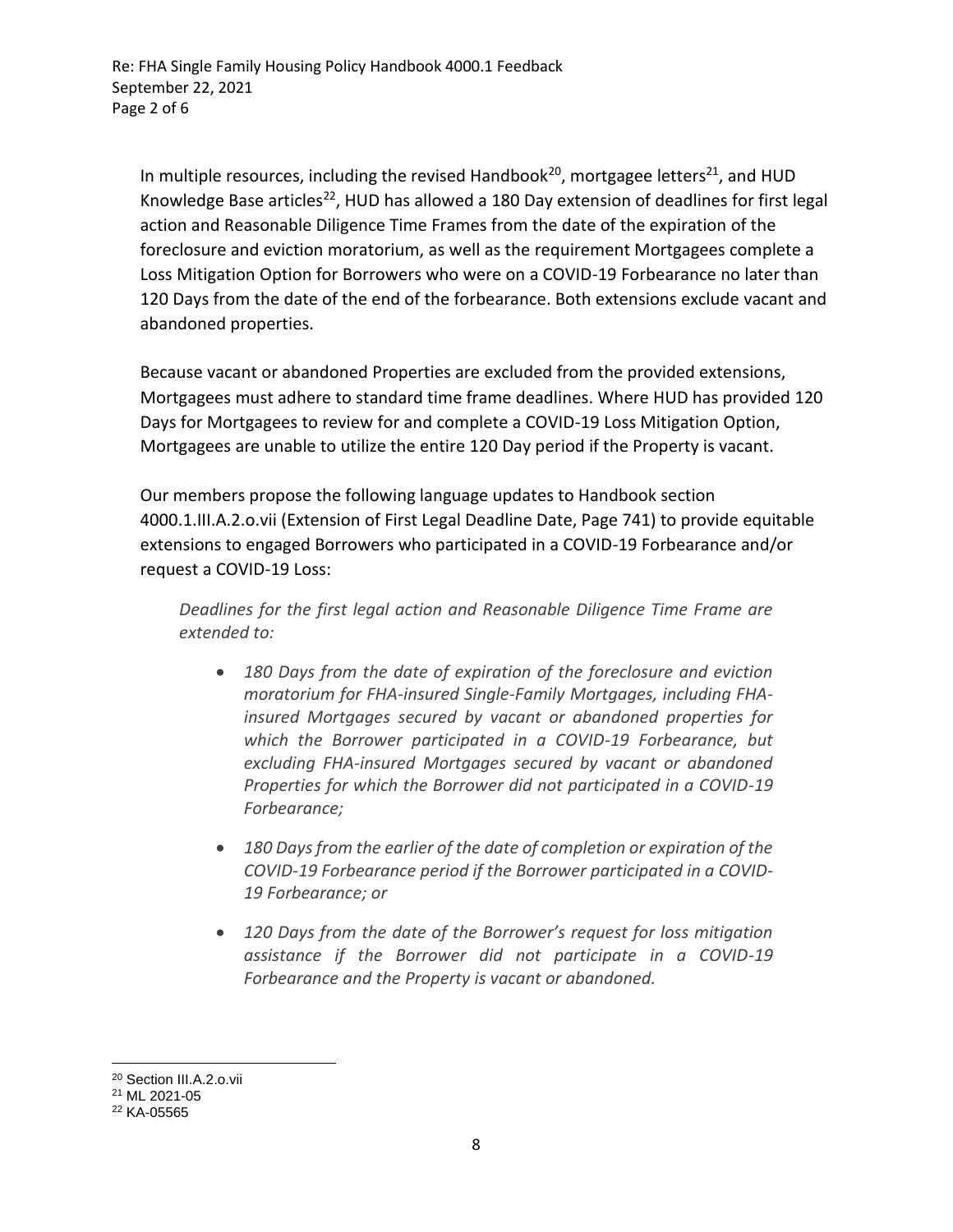Additionally, our members also propose the following language updates to HUD Knowledge Base Article KA-05565:

> • *For Borrowers participating in the COVID-19 Forbearance, Mortgagees are granted an automatic 180-Day extension to the first legal deadline date and reasonable diligence deadlines from the earlier of the date of completion or expiration of the COVID-19 Forbearance period, to complete a Loss Mitigation Option, or to commence or re-commence foreclosure.*

#### **Conclusion**

Again, MBA and HPC thank FHA updating the Single Family Housing Handbook and appreciate the opportunity to provide feedback. Should you have questions or wish to discuss this issue further, please contact Darnell Peterson at 202-557-2922 or via email at [dpeterson@mba.org](mailto:dpeterson@mba.org) or Matt Douglas at 202-589-1924 or [matt.douglas@housingpolicycouncil.org.](mailto:matt.douglas@housingpolicycouncil.org)

Sincerely,

Pete Mills Senior Vice President Residential Policy and Member Engagement Mortgage Bankers Association

Mayot & Brand

Meg Burns Executive Vice President Housing Policy Council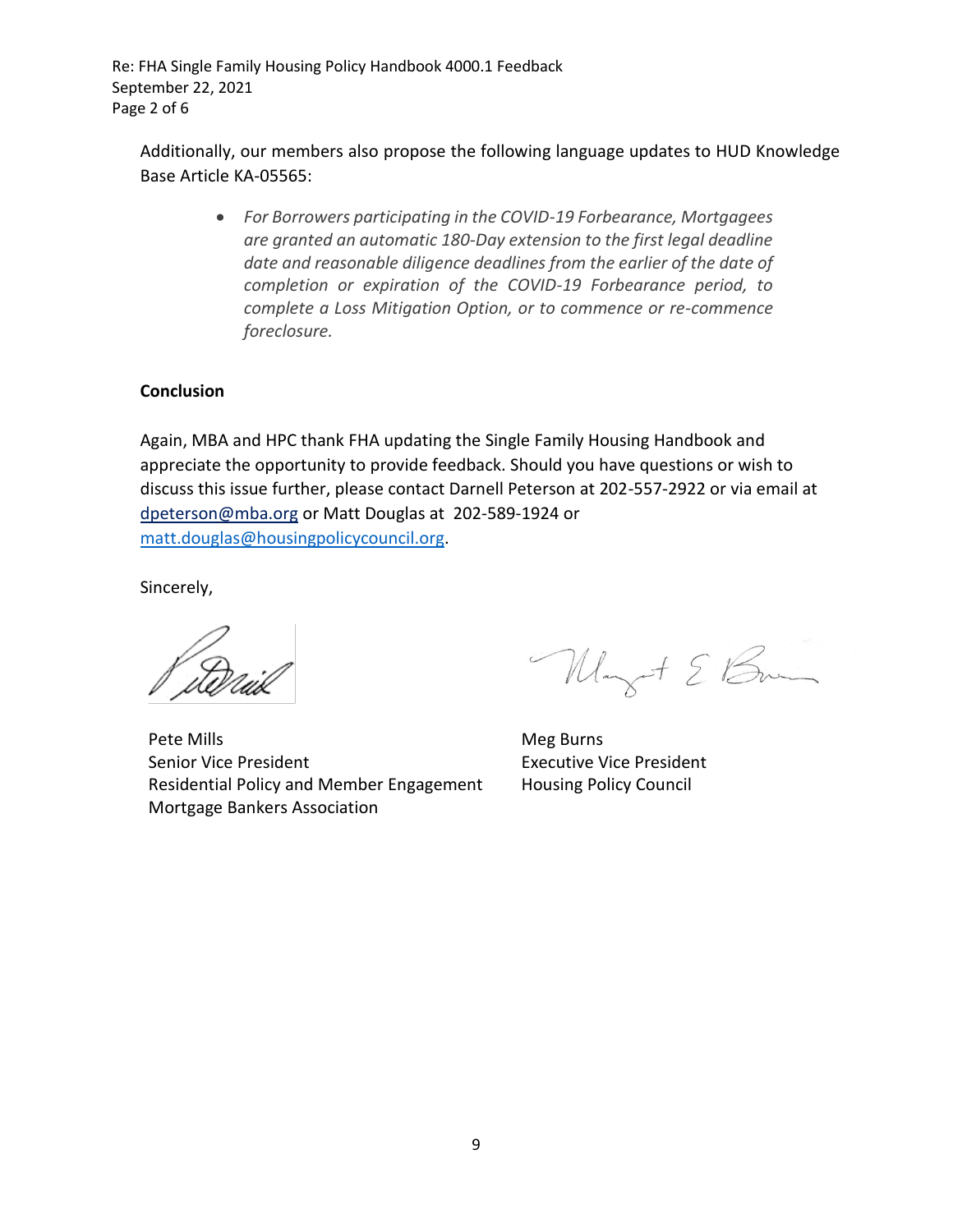Attachment A



Housing Policy Council 1750 K Street NW Suite 300 Washington, DC 20006 [www.housingpolicycouncil.org](http://www.housingpolicycouncil.org/)

June 18, 2021

Lopa Kolluri Principal Deputy Assistant Secretary, Federal Housing Administration (FHA) US Department of Housing and Urban Development (HUD) 451 7<sup>th</sup> Street, SW Washington, DC 20410

Dear Ms. Kolluri:

Thank you for your engagement with the housing finance industry on issues related to FHA's COVID-19 loss mitigation programs and for contacting the Housing Policy Council  $(HPC)^{23}$  for an introductory policy discussion on a wide range of issues. During that policy conversation, we mentioned our concerns with implementation of the FHA 4000.1 Handbook updates by the August 17, 2021 effective date *and* highlighted one topic of particular concern, the new requirement for servicers to self-curtail claims for property preservation expenses if specific benchmark timelines are missed. We expressed that we do not believe FHA has the regulatory authority to institute this significant policy change and that we planned to submit a letter to you explaining our position.

Therefore, we are following up with this letter, to present a summary of the problematic Handbook change at issue and, more importantly, our rationale for questioning FHA's authority to pursue this change administratively, rather than regulatorily. We ask that FHA remove this policy change in advance of the August 17, 2021 effective date or any future effective date, should FHA postpone implementation of the Handbook.

<sup>&</sup>lt;sup>23</sup> The Housing Policy Council is a trade association comprised of the leading national mortgage lenders and servicers, mortgage and title insurers, and technology and data companies. HPC advocates for the mortgage and housing marketplace interests of its members in legislative, regulatory, and judicial forums. Our interest is in the safety and soundness of the housing finance system, the equitable and consistent regulatory treatment of all market participants, and the promotion of lending practices that create sustainable homeownership opportunities in support of vibrant communities and long-term wealth-building for families. For more information, visit www.housingpolicycouncil.org.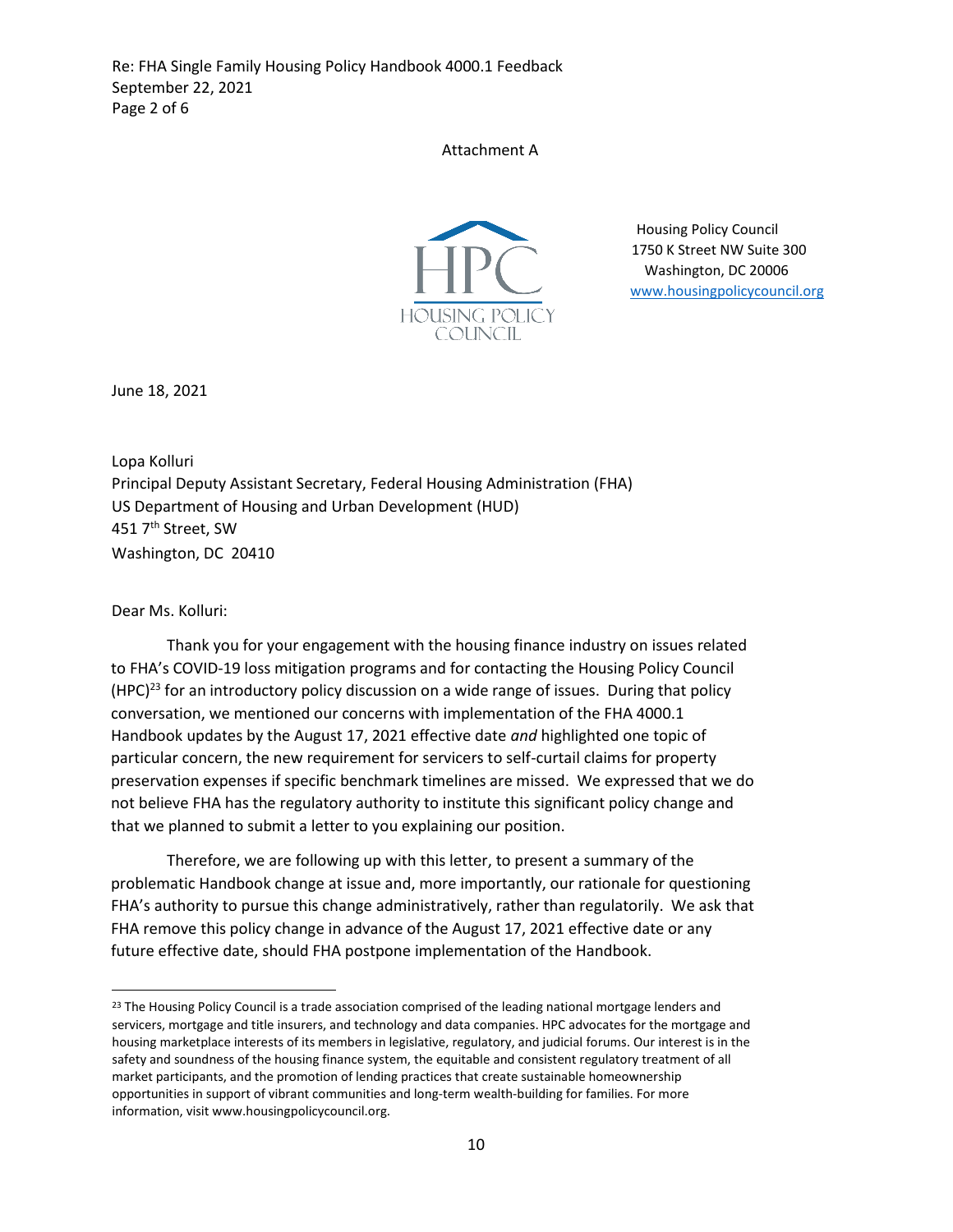The specific Handbook change of concern is located Section III.A.2.t.i.(E), page 754 of the Handbook 4000.1 PDF document dated April 19, 2021. The text indicates that the servicer is obligated to "self-curtail" property expenses if any of a handful of deadlines are missed. In other words, the Handbook states that the servicer is expected to reduce the total claim amount filed if timelines are missed, which transfers the payment for property protection and preservation costs that were previously eligible for reimbursement from FHA to the servicers.

This significant new cost to servicers is neither authorized nor required under the existing regulations.

The updated Handbook language that we are referencing reads as follows:

#### **(E) Curtailment of Claims**

Mortgagees are responsible for self-curtailment of interest and property expenses on

Single Family claims when the Initiating Foreclosure Time Frame, Notice of Foreclosure Time Frame, Reasonable Diligence Time Frame, Conveyance to HUD Time Frame, or reporting requirements are not met. Property expenses do not include real estate taxes and hazard insurance premiums.

For each of these self-curtailment time frames, the time frame begins on the **earlier** of the date the action should have been taken in accordance with HUD requirements or the actual date the action was taken.

The curtailment of property expenses *is* addressed in the regulation but is only authorized when a mortgagee misses the conveyance timeline. In contrast, the Handbook update includes the expanded list of critical timelines with which the servicer must comply to receive full reimbursement. This change is not consistent with the requirements set forth in the relevant section of the code of federal regulations. The specific regulation, 24 CFR 203.402(g)(2), which cross references 24 CFR 203.359 (cited in the Handbook using the term, "conveyance timeframe"<sup>24</sup>), provides that "insurance benefits paid in connection with foreclosed properties … **shall include**" (emphasis added) protection and preservation expenses incurred before the conveyance deadline:

Section 203.402(g)(2)

(2) *For mortgages insured under firm commitments issued on or after November 19, 1992, or under direct endorsement processing where the credit worksheet was* 

<sup>24</sup> HUD Handbook 4000.1 III.A.2.t.i. In addition, the Department requires properties to be in "acceptable conveyance condition," which requires mortgagees to ensure that the property is undamaged, secured/winterized, free from vandalism, has good and marketable title, and is in broom-swept condition. See id. III.A.2.t.ii.(A).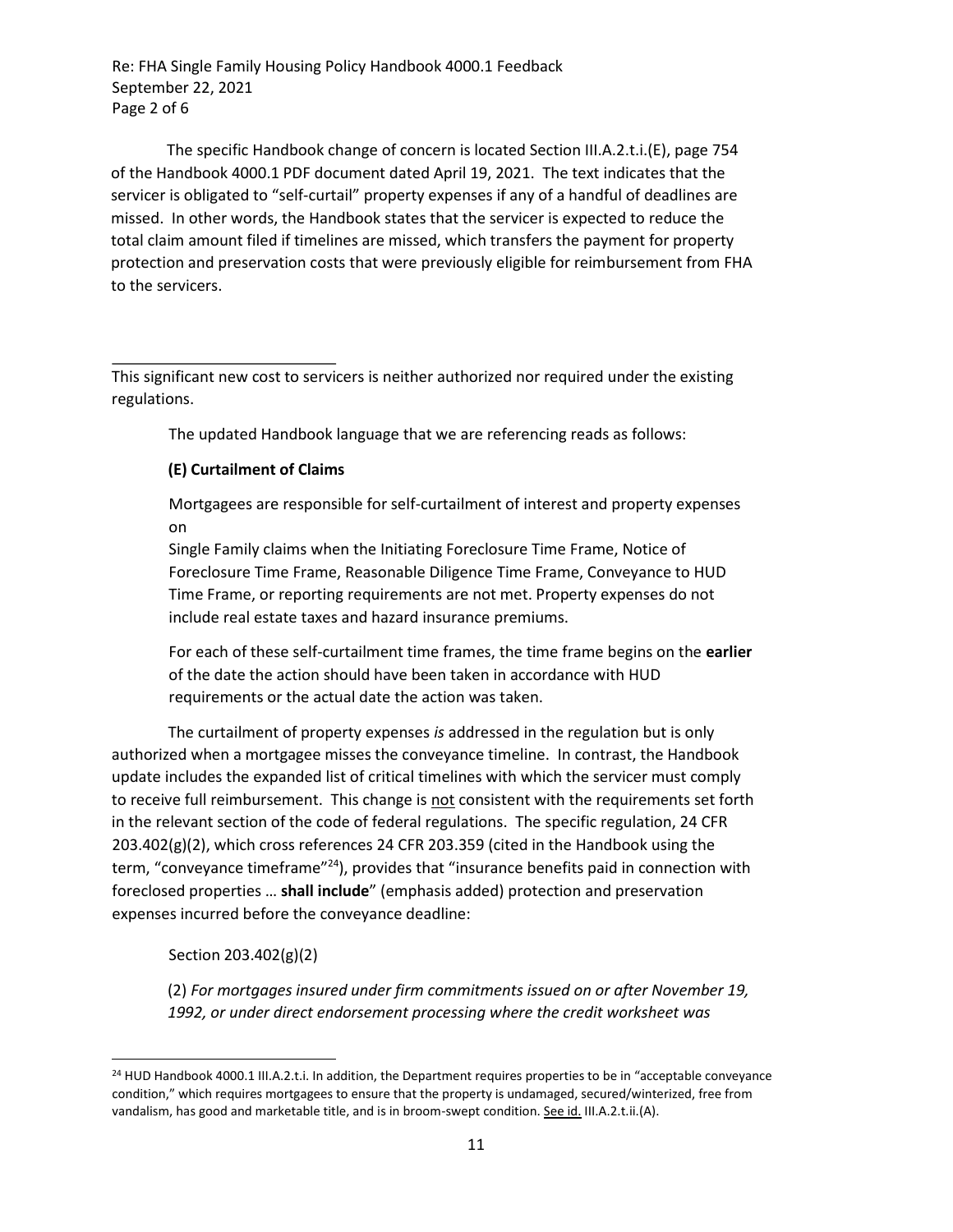> *signed by the mortgagee's underwriter on or after November 19, 1992,* reasonable payments made by the mortgagee, with the approval of the Secretary, for the purpose of protecting, operating, or preserving the property, or removing debris from the property **prior to the time of conveyance required by §203.359 of this part**.

Section 203.359

(b) *For mortgages insured under firm commitments issued on or after November 19, 1992, or under direct endorsement processing where the credit worksheet was signed by the mortgagee's underwriter on or after November 19, 1992 – (1) Conveyance by the mortgagee.* The mortgagee must acquire good marketable title and transfer the

property to the Secretary within 30 days of the later of: (i) Filing for record the foreclosure deed; (ii) Recording date of deed in lieu of foreclosure; (iii) Acquiring possession of the property; (iv) Expiration of the redemption period; or (v) Such further time as the Secretary may approve in writing.<sup>25</sup>

As you can see, the relevant regulatory text related to property preservation expenses does not allow for the foreclosure commencement or reasonable diligence timeframes as a limiting factor on the reimbursable fees authorized by Section  $203.402(g)(2)$ . Section  $203.402(g)(2)$  only references the conveyance timeline in Section 203.359 as a limitation on property preservation expenses to be included in an FHA insurance claim—it does not reference the regulations providing timeframes for foreclosure initiation (Section 203.355(a))<sup>26</sup> or reasonable diligence (Section 203.356(b)).<sup>27</sup> Moreover, this distinction is reinforced by the text of Section 203.402(k) regarding debenture interest in FHA claims, where FHA explicitly included multiple deadlines as limiting factors to authorized interest including, among others, the foreclosure commencement, reasonable diligence, and conveyance timeframes.

Because the plain language of the regulation does not reference the foreclosure commencement or reasonable diligence timeframes—to the contrary, it states that property preservation expenses predating the conveyance deadline "shall" be reimbursed—HUD does not have the regulatory authority to curtail claims for property preservation expenses based on a missed foreclosure commencement or reasonable diligence timeframe. Had the intent of the regulation been to prohibit servicers from claiming for such expenses, section  $402(g)(2)$  would have referenced sections 355(a) and 356(b) in the way that it referenced section 359. FHA's regulatory decision not to include sections 355(a) and 356(b) as

<sup>&</sup>lt;sup>25</sup> Id. § 203.359(b) (emphasis in original); see also HUD Handbook 4000.1 (effective Jan. 2, 2020), § III(A)(2)(t)(i). <sup>26</sup> Section 203.355(a) provides that the general timeline for the mortgagee to "commence foreclosure" is "within six months of the date of default or within such additional time approved by HUD".

<sup>&</sup>lt;sup>27</sup> Section 203.356(b) provides the regulatory authority for establishing the "time frame that is determined by the Secretary to constitute 'reasonable diligence' for each State…."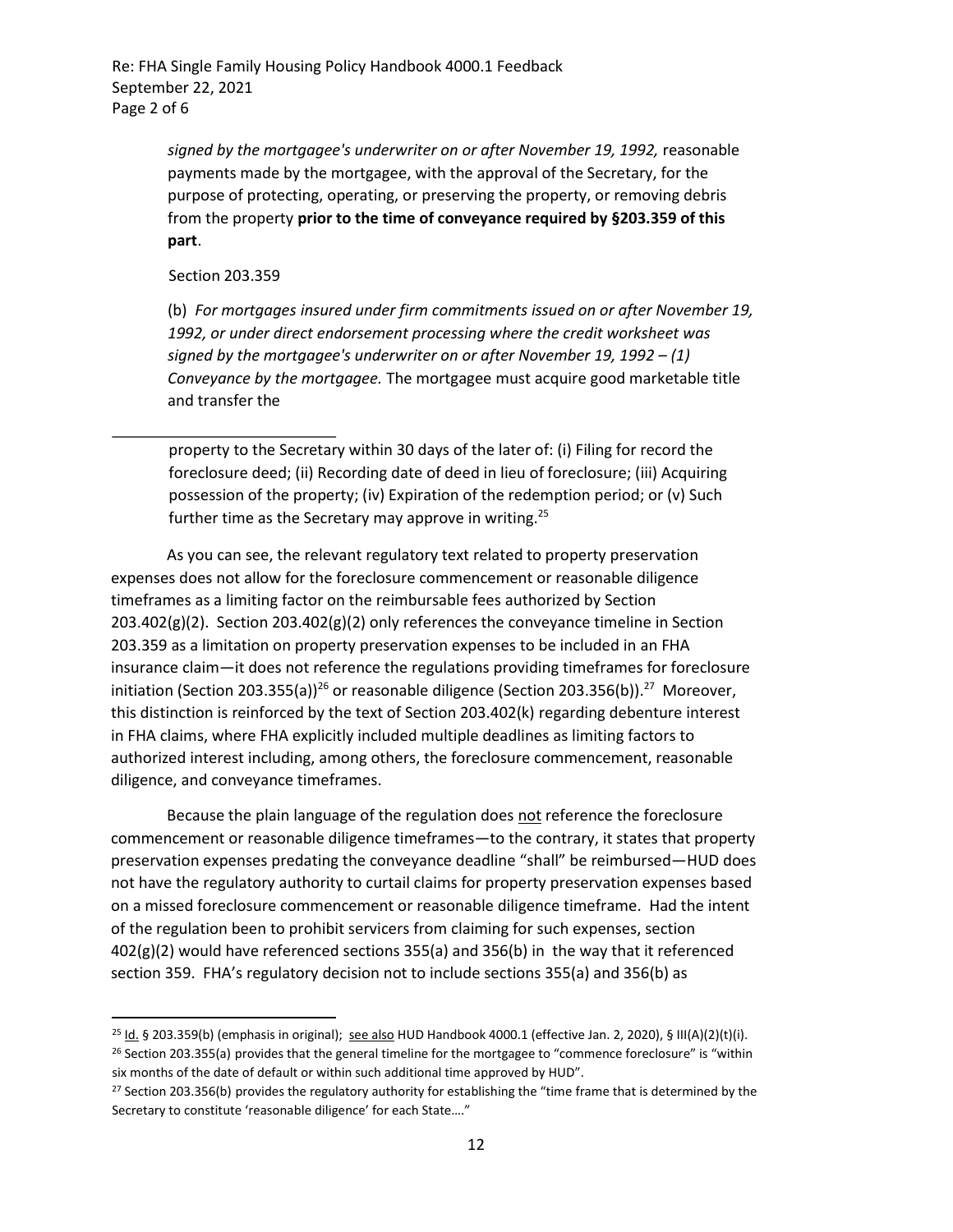limitations on reimbursement means the regulation requires that FHA "shall" reimburse property preservation expenses as long as the mortgagee meets the conveyance deadline in section 359.

Our concerns with the legal underpinning for this Handbook change are further substantiated by the activities of FHA and the HUD Office of Inspector General in 2015 and 2016, when the Department initiated a rulemaking effort that was subsequently abandoned. That 2015 Proposed Rule<sup>28</sup> included potential changes that were *similar* to those that would take effect under this Handbook update, changes that were strongly opposed by industry, as evidenced by comments submitted at that time. The rulemaking exercise is a clear indication that HUD was aware that a modification to the regulation was required to execute any limitations on property expense reimbursements for failure to meet the full set of timeframes included in the listing in this new update to the Handbook. The subsequent HUD-OIG report<sup>29</sup>

further affirms this point, because it also recommends that HUD reactivate its pursuit of a regulatory change to expand the FHA's legal authority to curtail property expenses for a broader array of missed timelines.

We believe that reimbursement for expenses related to the protection and preservation of properties that secure FHA mortgages is critically important for FHA, servicers, and communities. The servicer initiates a wide variety of preservation activities and covers the costs for these services on behalf of FHA, to protect the lien interest of the FHA, and this arrangement warrants reimbursement, as permitted under the terms of the current regulation. Given the clear limitations on FHA's regulatory authority to curtail these critical expenses for missed timelines, we respectfully request that FHA correct this error as quickly as possible, certainly before the updated guidance takes effect.

We appreciate your attention to this critical issue and would appreciate quick action to address what may be an unintentional error, given the broad array of updates that were included in this latest version of Handbook 4000.1. We do intend to submit a more extensive set of comments on the Handbook changes, jointly with the Mortgage Bankers Association, but felt that the property preservation issue was of such consequence that we wanted to address it separately. Should you have any questions or have an interest in additional discussion on this matter, please contact our EVP, Meg Burns, at 202-589-1926.

Yours truly,

<sup>28</sup> **Federal Register** /Vol. 80, No. 128 /Monday, July 6, 2015

<sup>&</sup>lt;sup>29</sup> HUD OIG Audit Report 2017-KC-0001, "Single-Family Mortgage Insurance Claims," October 14, 2016.